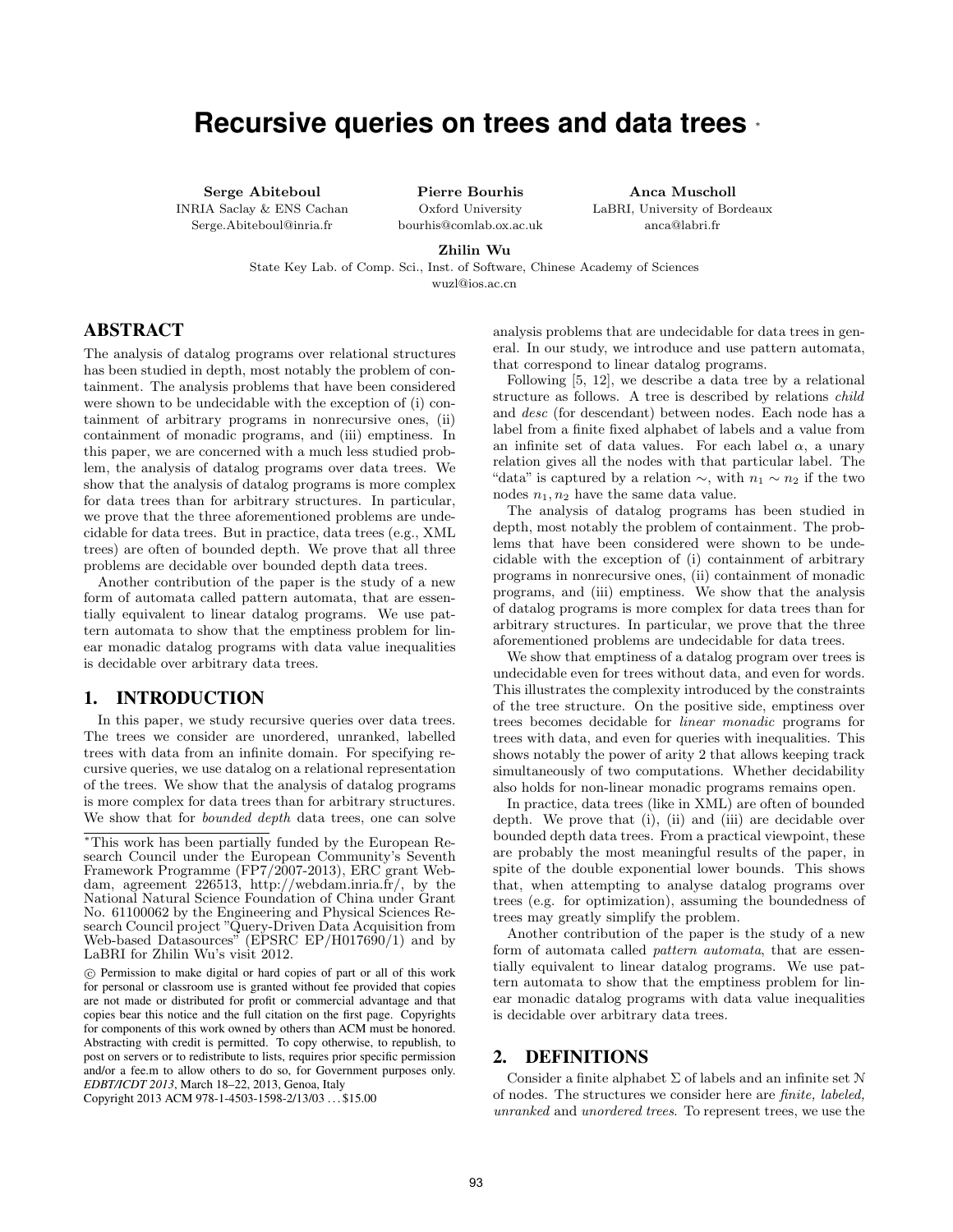relational schema  $S = \{child, desc\} \cup \Sigma$ . The representation I of a tree t is defined by the following (with  $n, n_1, n_2 \in \mathbb{N}$ ):

- *child* $(n_1, n_2)$  if  $n_2$  is a child of  $n_1$ ;
- $desc(n_1, n_2)$  if  $n_2$  is a strict descendant of  $n_1$ ;
- For each  $\sigma$  in  $\Sigma$ ,  $\sigma(n)$  if the label of n is  $\sigma$ .

Observe that the instances satisfy some particular constraints because they represent trees. For instance,

- The second attribute of the relation *child* is a primary key (each node has at most one parent)
- There exists a single value  $n$  that occurs in the first column of child and not the second (the unique root).
- desc is the (nonreflexive) transitive closure of *child*.
- The relations  $\sigma \in \Sigma$  partition the set of nodes.

Data trees. In this paper, the focus is on queries over data trees defined as follows.

Consider an infinite set  $D$  of data values. A *data tree t* is a tree such that to each of its nodes is also associated some value of D. To represent data trees, we use the relational schema  $S^{\sim} = \{child, desc, \sim\} \cup \Sigma.$ 

The representation  $I$  of a data tree  $t$  is defined by

- *child, desc* and each  $\sigma$  in  $\Sigma$  are as in the definition of trees, and
- $n_1 \sim n_2$  if the nodes  $n_1, n_2$  in t have the same data value.

Note that  $\sim$  is an equivalence relation. Data words can be defined as the special case of data trees where each non-leaf node has exactly one child.

*Datalog and UCQs.* We assume that the reader is familiar with datalog. We recall briefly some definitions next. A datalog program consists of a finite set of rules of the form:

$$
R(\overline{x}): R_1(\overline{x_1}), \ldots, R_k(\overline{x_k})
$$

such that  $k \geq 0$ ,  $\bar{x}$  and each  $\bar{x}_i$  are vectors of variables and constants and each variable occurring in the head R of the rule also occurs in the body. A datalog program is defined over a database schema Sch and predicates from Sch are called extensional, the other predicates are called intensional. Only intensional predicates can occur in rule heads. A distinguished intensional predicate is called the goal. A datalog program defines a mapping from database instances over Sch to relational instances over goal.

We also consider some restrictions. A datalog program is:

- *linear* if each rule body includes at most one intensional atom;
- $k$ -datalog if the arity of each intensional predicate is at most  $k$ , and *monadic* if it is at most one, i.e., it is 1-datalog  $(k$  is also called the arity of the datalog program); and
- Boolean if the arity of the goal predicate is zero.

The answer of a datalog program  $P$  over an instance  $I$ , denoted by  $P(I)$ , is the set of tuples appearing in the goal predicate after having filled the intensional predicates by using recursively the rules of the datalog program until a fixpoint is reached.

In this paper, we consider datalog programs over the schema S, S<sup>∼</sup> and S<sup>∼,≁</sup>, where S<sup>∼,≁</sup> = S<sup>∼</sup>∪{≠,≁} is the extended schema for data trees, with  $\neq$  and  $\sim$  interpreted respectively as node inequality and data value inequality. We use the notation datalog∼,  $\sim$  to denote the datalog programs over the schema  $S^{\sim,\sim}$ .

A conjunctive query (CQ) is an existential formula of the form  $\exists x_1 \cdots \exists x_k \varphi$ , where  $\varphi$  is a conjunction of positive atomic formulas over the given signature. We will consider unions of conjunctive queries, UCQs for short. A UCQ is Boolean if it has no free variable.

To conclude this section, we briefly recall some known decidability results on the containment problem for datalog programs.

First, we consider arbitrary structures, then trees. For arbitrary structures, the following result (that will be used in Section 4) is known:

THEOREM 2.1. [9]

- The problem of containment of a datalog program in a UCQ for relational structures is 2EXPTIME-complete.
- The problem of containment of a linear datalog program in a UCQ for relational structures is Expspacecomplete.

The following result for trees without data and monadic datalog programs not using the descendant relation is also known:

THEOREM 2.2.  $\lceil 14 \rceil$  Let P be a monadic datalog program over the schema  $\{\{desc\} = \{child\} \cup \Sigma$ . Then there exists an unranked query tree automaton  $^{1}$  A<sub>P</sub> such that for each tree t over  $\Sigma$  and the representation I of t,  $P(I) = A_P(t)$ .

Using the previous result, we observe:

Corollary 2.3. The containment problem for monadic datalog programs over trees not using the relation desc  $(i.e.,$ over the schema  $\{child\} \cup \Sigma$ ) is decidable.

The containment problem for monadic datalog programs over trees remains open. We will see in the next section that it is undecidable over data trees. And in the following one, that the problem is decidable for bounded-depth data trees.

#### 3. UNDECIDABILITY RESULTS

The containment problem for datalog programs is known to be undecidable for arbitrary structures [1]. However, it has been shown to be decidable for two important natural restrictions: (i) for the containment of a datalog program in a non-recursive program [9], and (ii) for monadic datalog programs [10]. These decidability results hold for arbitrary structures. In this section, we show that the problem is more complex for datalog programs over data trees.

With respect to (i), we show that the problem of the containment of datalog programs in UCQs over trees (even without data) is undecidable (Corollary 3.2). Indeed, we even

<sup>&</sup>lt;sup>1</sup>For a definition of query tree automaton, see [15].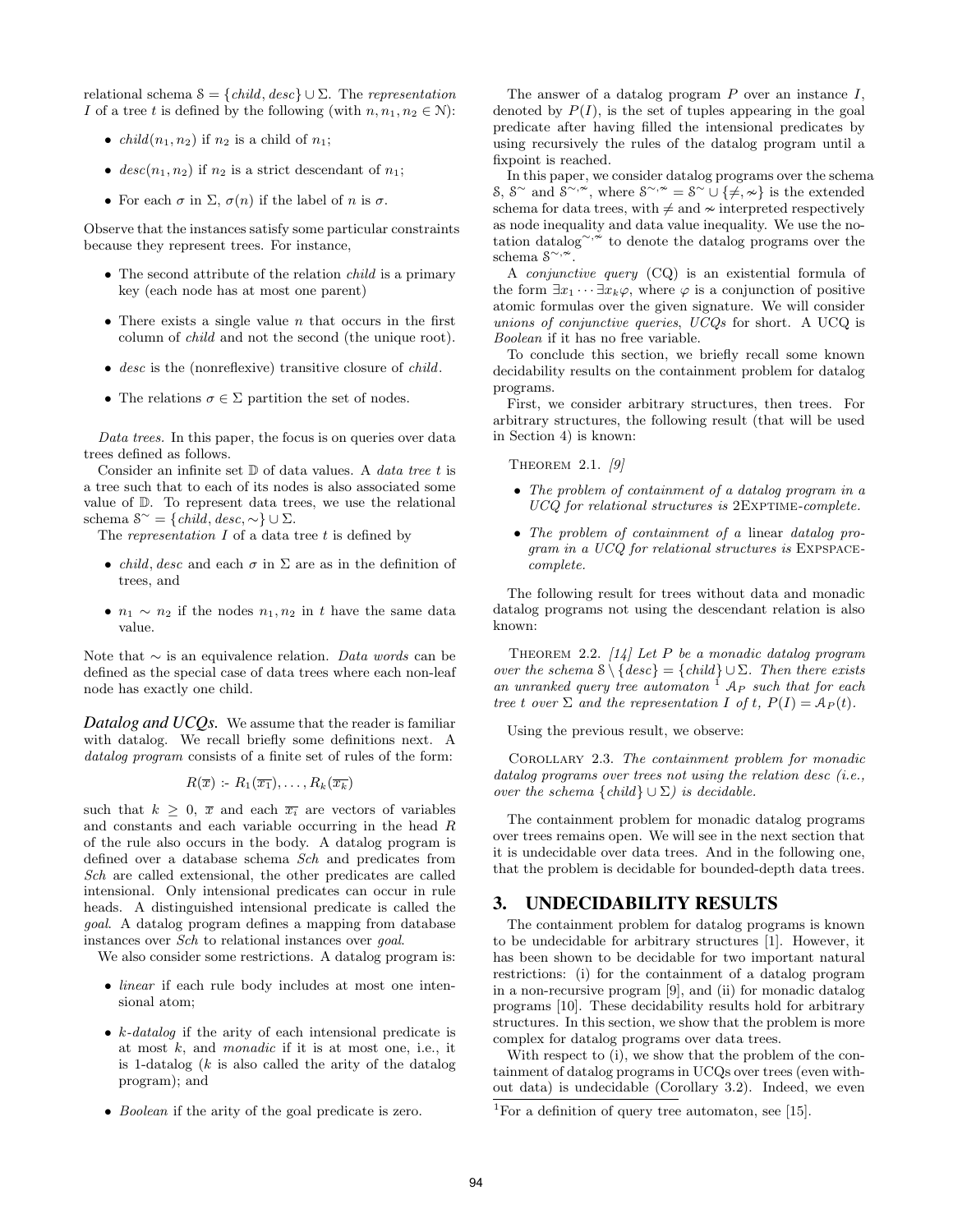prove that the problem of emptiness of datalog programs on trees without data is undecidable (Proposition 3.1).

With respect to (ii), we show that the problem of containment of a linear monadic datalog program in a union of conjunctive queries on data trees is undecidable (Proposition 3.3).

Lastly, we also consider bounded depth data trees. We show that the containment of a linear monadic datalog program in a union of conjunctive queries with data inequalities is undecidable for bounded depth data trees (Proposition 3.5). This is to set limitations to a result of next section that states that this problem is decidable in absence of inequalities.

# Datalog on trees without data

A datalog program  $P$  over schema  $S$  is *empty* if for each instance I over  $S$ ,  $P(I)$  is empty. Checking datalog program emptiness is decidable over relational structures [1]. However, it becomes undecidable if the instances are constrained to be trees. We believe this result to be known. But since we could not find a reference for it, we include it here for completeness.

PROPOSITION 3.1. Emptiness of datalog programs over words or trees with schema S, is undecidable.

PROOF. We encode a run of a deterministic Turing machine on empty input by a datalog program over trees as follows. Let  $\Gamma$  be the tape alphabet,  $Q$  the set of states and  $\Delta: Q \times \Gamma \to Q \times \Gamma \times \{-1,0,1\}$  the transition function. A run  $C_0 \vdash C_1 \vdash \cdots \vdash C_n$  is a sequence of configurations  $C_i$ , where each  $C_i$  is encoded as a word from  $\Gamma^*(\Gamma \times Q)\Gamma^*$  of length K (where  $K \geq \max_i |C_i|$ ). The datalog program will check that an accepting run  $\#C_0\#C_1\#\cdots C_n\#$  labels some path leading upwards in the tree.

The program consists of three subprograms, with binary goal predicates  $R_0, R_\Delta, R_f$ . We define  $R_0$  such that for any two nodes  $n, n'$ , we have  $R_0(n, n')$  iff n' is an ancestor of *n* and the path from *n* to *n'* is labeled by  $\#C_0\#$ . The program  $R_{\Delta}$  is such that  $R_{\Delta}(n, n')$  iff n' is an ancestor of n separated by one  $\#$ , and such that n corresponds to the j-th position in some configuration C, whereas  $n'$  is the j-th position in the configuration  $C'$  with  $C \vdash C'$ . Finally,  $R_f$ is such that  $R_f(n, n')$  iff  $R_{\Delta}(n, n')$  and n' has label from  $\Gamma_F = \Gamma \times F$ , with F the set of accepting states. All three programs are linear (and binary). Let  $\Gamma_Q = \Gamma \cup \Gamma \times Q$  and  $S \subseteq (\Gamma_Q)^4$  be the relation corresponding to the transition function of the TM:  $(\alpha, \beta, \gamma, \delta) \in S$  iff for some  $C \vdash C'$  and some position  $1 \leq j \leq K = |C| = |C'|$ , the j-th symbol in C' is  $\delta$ , and the  $j-1, j, j+1$ -th symbols in C are  $\alpha, \beta, \gamma$ , respectively (for  $i = 0$  and  $i = K + 1$  we set the symbol to be #). Below, we use  $S(x, y, z, w)$  as a shorthand for  $\bigvee_{(\alpha,\beta,\gamma,\delta)\in S}\alpha(x)\wedge\beta(y)\wedge\gamma(z)\wedge\delta(w)$  and describe  $R_{\Delta}$  and  $R_f$  ( $R_0$  is similar).

- $R_{\Delta}(x, y)$ :  $\Gamma_{\mathcal{O}}(x), \Gamma_{\mathcal{O}}(y), \text{child}(x, x_1), \text{child}(y, y_1),$  $child(z, x), S(x_1, x, z, y), R_0(x_1, y_1)$
- $R_{\Delta}(x, y)$ :  $\Gamma_Q(x), \Gamma_Q(y), child(x, x_1), child(y, y_1),$  $child(z, x), S(x_1, x, z, y), R_{\Delta}(x_1, y_1)$
- $R_f(x, y) = R_\Delta(x, y), \Gamma_F(y)$
- $\Box$

Observe that the datalog program in the above proof is linear and binary (i.e., 2-datalog). Now this implies:

Corollary 3.2. Containment of 2-datalog programs in CQs over words or trees with schema S, is undecidable.

PROOF. Let  $P$  be a datalog program and let  $Q$  be the conjunctive query  $\exists x \text{ child}(x, x)$ , then Q never holds for trees. Thus over trees,  $P \subseteq Q$  iff P is empty.  $\square$ 

### Linear monadic datalog over data trees

We show the following result:

PROPOSITION 3.3. Containment of linear monadic datalog programs in UCQs over data words or over data trees with schema S <sup>∼</sup>, is undecidable.

PROOF. We first show the result for words. We reduce the Post Correspondence Problem (PCP) to our problem on data words. Let  $(u_i, v_i)_{1 \leq i \leq k}$  be a PCP instance over alphabet Σ.

We want to build a linear, monadic datalog program P and a UCQ  $Q$  (both Boolean) such that  $P$  is not contained in Q iff there exist  $m \geq 1$  and indices  $i_1, \ldots, i_m$  such that  $u_{i_1}\cdots u_{i_m}=v_{i_1}\cdots v_{i_m}.$ 

We start with an informal description. The linear monadic program encodes a data word with labels from  $\Sigma \cup \overline{\Sigma} \cup \{ \#, \$\},\$ where  $\bar{\Sigma}$  is a (disjoint) copy of  $\Sigma$ . The following conditions should hold:

- 1. The string projection of this data word belongs to the set  $\#(\bigcup_{1\leq i\leq k}u_i\overline{v_i})^+$ \$, where  $\overline{v}$  denotes the copy of the word v over  $\bar{\Sigma}$ .
- 2. All positions labelled by  $\Sigma$  ( $\overline{\Sigma}$ , respectively) carry different data values.
- 3. Let  $\rho$  ( $\bar{\rho}$ , respectively) denote the sequence of data values of the subword with labels from  $\Sigma$  ( $\bar{\Sigma}$ , respectively). The sequences  $\rho$  and  $\bar{\rho}$  are equal, and any two positions in  $\rho$  and  $\bar{\rho}$  with equal data value have the same label (i.e., a and  $\bar{a}$  for some  $a \in \Sigma$ ).

A monadic datalog program  $P$  can check Condition  $(1)$ , assuming that we have the special markers  $\#$ , \$ for the first and last position, respectively (that these markers are used only at the first and last position, respectively, can be guaranteed by the UCQ). More generally, any finite-state automaton A can be simulated by a monadic datalog program, ensuring that the string projection of the data word belongs to  $\#L(\mathcal{A})\$ .

Condition  $(2)$  is enforced by the negation of the UCQ  $Q$ , as follows. A UCQ can express the existence of two positions  $x \neq y$  such that both  $x, y$  have label in  $\Sigma$  ( $\overline{\Sigma}$ , respectively) and  $x \sim y$ . Notice that we do not actually need the atomic predicate  $x \neq y$ : due to Condition (1) we can distinguish several cases, depending on whether  $x, y$  belong to the same occurrence of some  $u_i$  ( $\overline{v_i}$ , respectively), so we can use the child (successor) predicate, or they are separated by some symbol from  $\Sigma$ ) ( $\Sigma$ , respectively), so we use the *desc* (linear order) predicate.

Condition (3) is enforced by the datalog program: First, P checks that the first (last, respectively) node with label from  $\Sigma$  has the same value as the first (last, respectively) node with label from  $\bar{\Sigma}$ , and that the labels are the same. For identifying these nodes, the special markers  $\#$ ,  $\$ for the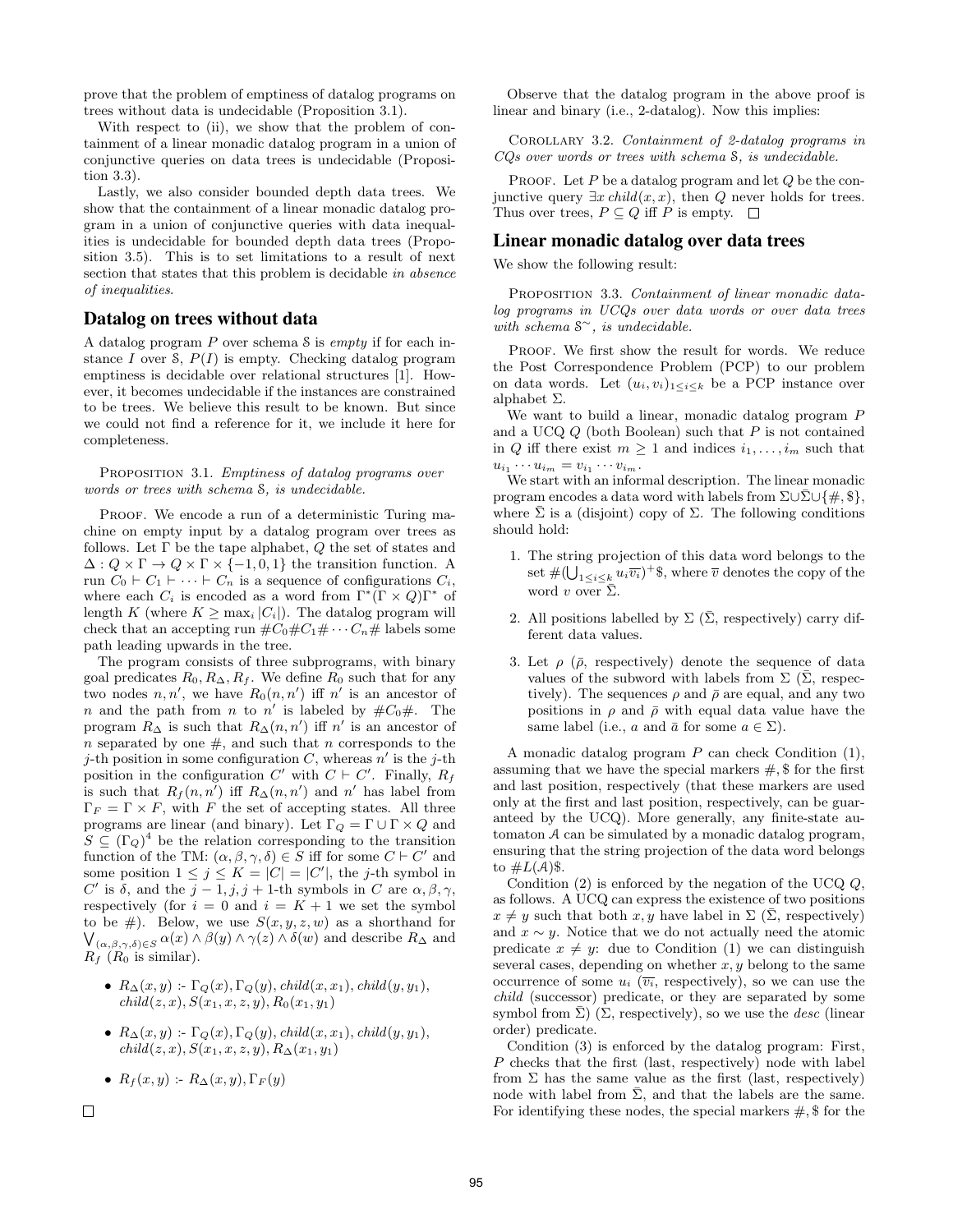first/last node are used. Then, P checks recursively for every node x in  $\rho$ : there exists a node x' in  $\bar{\rho}$  such that  $x \sim x'$ and  $y \sim y'$  hold, where y is the successor of x in  $\rho$  and y' is the successor of x' in  $\bar{\rho}$ . Notice that P can refer to the successor in  $\rho$  (resp.  $\bar{\rho}$ ) by using the *child* predicate, since the distance between two consecutive nodes labeled by  $\Sigma(\Sigma, \mathcal{Z})$ respectively) is bounded by the maximal length of the words  $v_i$  and  $u_i$ . The requirement for equal labels  $a, \bar{a}$  is checked at the same time.

For data trees, the crux is (as in Proposition 3.1) to follow paths leading upwards in the tree. One needs to pay attention in particular to Condition (3) above.  $\square$ 

It is interesting to note that Proposition 3.3 remains true even for programs using desc but not child. It remains open whether using *child*, but not *desc*, remains undecidable.

PROPOSITION 3.4. Containment of linear monadic datalog programs in UCQs over data words or trees (with schema S <sup>∼</sup>) is undecidable, even for programs without the child relation.

# Bounded depth and inequalities

The inclusion problem for conjunctive queries over data trees where queries can use data inequalities, is known to be undecidable [5]. We will prove in the next section that containment of a linear monadic datalog program in a UCQ is decidable for bounded depth data trees, in absence of node and data inequalities. This is in the spirit of [12], which showed that satisfiability of certain queries restricted to trees of bounded depth is decidable, while being undecidable for unbounded depth. We next show that the decidability result in the next section cannot be extended to datalog and UCQs using inequalities.

PROPOSITION 3.5. Containment of linear, monadic datalog programs in UCQs over schema  $\check{s}^{\sim,*}$ , is undecidable for data trees of depth 2.

PROOF. We simulate the proof of Proposition 3.3 on data trees of depth 2 as follows. The basic idea is to encode a list  $\mathcal L$  on (some of) the nodes at depth 1. We describe first how trees satisfying  $P \cap \neg Q$  should look like.

- 1. Nodes at depth 1 have labels from  $\Sigma \cup \overline{\Sigma}$ , and nodes at depth 2 have label L or R.
- 2. If an L-node and an R-node have the same parent, then they have different data.
- 3. If two L-nodes have the same parent, then they have equal data, too. Same for R-nodes.
- 4. If two nodes  $x, y$  at depth 1 are such that their  $L$ children have equal data, then their R-children also have equal data (if they exist), and both the labels and the data of  $x, y$  are identical. Same for  $L, R$  interchanged.
- 5. There are two distinguished nodes at depth 1, one denoted as "start", the other as "end".
- 6. Node "end" can be reached from "start" by iterating the following successor relation:  $y$  is the successor of x if the data of the L-child of  $y$  is equal to the data of the  $R$ -child of  $x$ . Notice that there might be several

nodes y that satisfy this condition, but they all agree in their label and data (Condition (4)). So the path from "start" to "end" is unique (if it exists) if we consider the label/data of the nodes on the path.

Note that the datalog<sup>∼, $\sim$ </sup> program P can enforce Condition (6) (and the existence of "start", "end"), whereas the remaining conditions are expressed by the negation of Q.

We show how to mimic the proof of Proposition 3.3 on the list  $\mathcal L$  from "start" to "end".

First, notice that the program  $P$  can verify the first and last condition in the proof of Proposition 3.3, by restricting the checks to nodes in  $\mathcal{L}$ . It suffices to start the checks at node "start" - the unicity of the path from "start" to "end" ensures that we are considering only nodes in the list  $\mathcal{L}$ .

The condition ensured by the UCQ in the proof of Proposition 3.3 is that there exist two nodes  $x \neq y$  both with label from  $\Sigma$  (or  $\overline{\Sigma}$ ) such that  $x \sim y$ . We can express  $x \neq y$  by saying that the L-child of x, say  $x'$ , and the L-child of y, say y', are such that  $x' \approx y'$ .

# 4. CONTAINMENT PROBLEM: DECIDABI-LITY

As shown in the previous section, the static analysis of datalog programs over trees rapidly leads to undecidability results. In this section, we show two positive results about query containment for data trees, both for trees of bounded depth. A third positive result for the emptiness problem over unbounded depth trees is presented in the next section.

As already mentioned, the undecidability results in Section 3 rely in an essential way on the presence of data values. (Recall the decidability results mentioned in Section 2.) Interestingly, we next show that one regains decidability in the presence of data values by imposing that the depth is bounded. We next consider inclusion of datalog in UCQs, then monadic datalog.

# Bounded depth, datalog and UCQs

We show next that surprisingly, containment of datalog programs into UCQs becomes decidable over bounded depth data trees. Note that the restriction to bounded depth trees is reasonable, since in practice, XML trees are quite often of very small depth.

THEOREM 4.1. Let  $k > 0$  be a fixed integer. The problem of containment of datalog programs in UCQs with schema  $S^{\sim}$  over data trees of depth less than k, is decidable. The complexity is in 3EXPTIME and 2EXPTIME-hard.

PROOF. Let  $P$  be a datalog program and  $Q$  be a UCQ with the schema  $\mathcal{S}^{\sim}$ . We assume without loss of generality that both  $P, Q$  are Boolean. The proof goes as follows. We define a new relational schema  $S'$  and transform P and Q into a datalog program  $P'$  and a UCQ  $Q'$  over  $S'$  (both Boolean) such that:

 $P \subseteq Q$  over data trees of depth at most k iff  $P' \subseteq Q'$ .

Then using Theorem 2.1, this will show decidability.

The key point in the translation is as follows. Each node n at depth  $j \in \{0, \ldots, k\}$  in the data tree t will be identified by a relational tuple  $(n_0, v_0, \ldots, n_j, v_j)$ . The *v*-components in the tuples are needed for translating the predicate ∼. Different tuples represent different tree nodes, and the node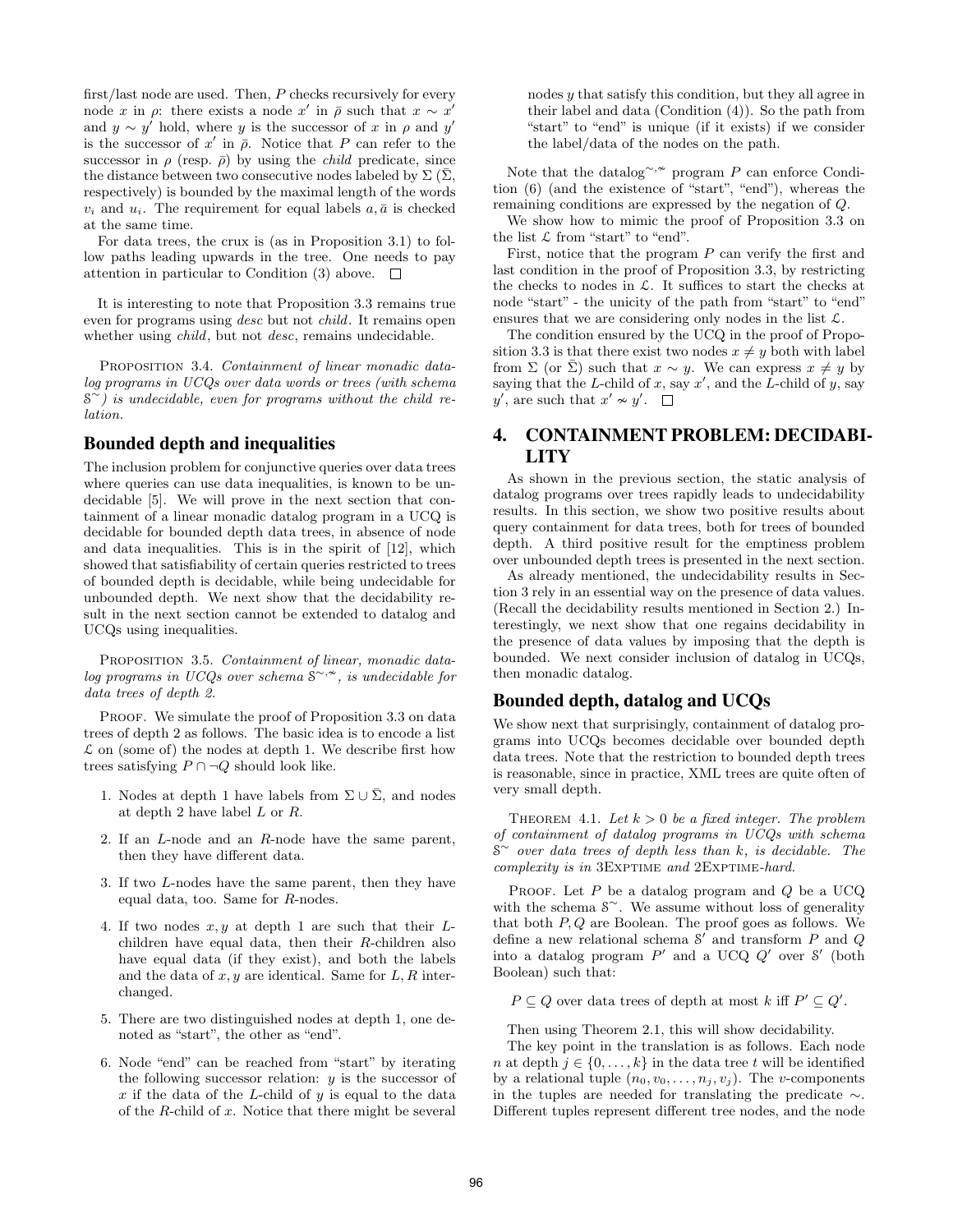encoded by  $(n_0, v_0, \ldots, n_j, v_j)$  is a child of the node encoded by  $(n_0, v_0, \ldots, n_{i-1}, v_{i-1})$ . Moreover, two tuples  $(n_0, v_0, \ldots, v_{i-1}, v_{i-1})$  $n_i, v_i, \ldots$ ) and  $(n_0, v_0, \ldots, n_i, w_i, \ldots)$  with  $v_i \neq w_i$  represent different tree nodes. We will need to assert some more things in order to ensure that a relational structure can be indeed decoded into a data tree.

We will do the transformation for each rule  $r$  of  $P$  separately. We show first that we may assume that the predicate desc does not occur in the body of r, at the cost of increasing the number of rules by  $k^d$ , where d is the maximal number of desc atoms in the body of a rule. We may do this by replacing every atom  $desc(x, y)$  by some conjunction  $child(x, z_1), child(z_1, z_2), \ldots, child(z_i, y), 0 \leq i \leq k-1,$ where  $z_1, \ldots, z_i$  are new variables (by convention, for  $i = 0$ the sequence equals  $child(x, y)$ .

Without loss of generality, we also assume that (\*\*) no rule contains atoms *child* $(x, z)$  and *child* $(y, z)$  with  $x \neq y$ , since in this case,  $x, y$  denote the same node in the data tree and  $y$  can be replaced by  $x$  or vice versa. In the following, we show how to transform every rule r over  $S^{\sim}$  into a set of datalog rules over the relational schema  $S' = {\alpha_j \mid \alpha \in \mathbb{R}^N}$  $Σ, 0 ≤ j ≤ k$ . First we fix a new variable name u, which will stand for the root and will be used in all transformations of rules.

Let  $Var(r)$  be the set of variables in the body of a rule r. We assign to each variable x in  $Var(r)$  a depth: let  $D$ :  $Var(r) \rightarrow \{0, \ldots, k\}$ . This assignment is done consistently with the *child* $(x, y)$  atoms in r, so that  $D(y) = D(x)+1$  must hold in that case. For each variable  $x$  in  $r$  such that there is no atom  $child(z, x)$  in r we also add to r the sequence of atoms  $child(u, x_1), child(x_1, x_2), \ldots, child(x_{D(x)-1}, x)$ , with  $x_1, \ldots$  fresh variables (we might have  $x_i = y_j$  for some  $x \neq y$ , but we should respect the constraint (\*\*) above). We call the modified rule  $r(D)$ .

Let us consider a rule  $r(D)$  modified as above and choose a labeling  $\ell(x) \in \Sigma$  for the variables in  $r(D)$ . This choice should be consistent with the atoms of the form  $\alpha(x)$  in  $r(D)$ . Note that there are at most  $((k+1)|\Sigma|)^{|Var(r)|}$  many pairs  $(r(D), \ell)$ .

For each pair  $(r(D), \ell)$  we define now a rule r' over S' as follows:

1. For every variable z in  $r(D)$  add a new variable, say  $v_z$ . The variable  $v_u$  associated with the "root" u should be the same for all transformations.

Suppose that  $u, z_1, \ldots, z_j = z$  is the "path" from the "root" u to variable z in  $r(D)$ , with  $D(z) = j$ . Set  $\pi_z$  to be the sequence of variable-pairs  $(u, v_u), (z_1, v_{z_1}), \ldots,$  $(z_j, v_{z_j}).$ 

- 2. For every intensional predicate  $R(x_1, \ldots, x_l)$  in  $r(D)$ there is a (new) intensional predicate  $R'(\pi_{x_1}, \ldots, \pi_{x_l})$ in r', of arity  $\sum_{i=1}^{l} D(x_i)$ .
- 3. For each variable x in  $r(D)$  with  $D(x) = i$  and  $\ell(x) =$  $\alpha$  we have an atom  $\alpha_j(\pi_x)$  in r'.
- 4. For every intensional predicate  $x \sim y$  in  $r(D)$  we have the atom  $v_x = v_y$  in r'.

The datalog program  $P'$  over  $S'$  consists of all rules  $r'$ obtained from some pair  $r(D)$ ,  $\ell$  as above. The size of P' is at most exponential in the size of P.

Similar transformations can be applied to each disjunct in the UCQ  $Q$  and we get an UCQ  $Q'$  over  $S'$ .

There remains one final issue: by choosing the mapping  $\ell$  we ensure that every node in the tree decoded from some instance over  $\mathcal{S}'$  has a label from  $\Sigma$ . However we also need to guarantee that the label is unique. To ensure this, for every  $i: 0 \leq i \leq k$  and  $\alpha, \beta \in \Sigma$  with  $\alpha \neq \beta$ , we add the formula  $\exists x_0, v_0, \ldots x_i, v_i(\alpha_i(x_0, v_0, \ldots, x_i, v_i) \wedge \beta_i(x_0, v_0, \ldots, x_i, v_i))$ as a disjunct of  $Q'$ .

Finally we show that  $P \subseteq Q$  over data trees of depth at most k iff  $P' \subseteq Q'$ .

Suppose first that there is some data tree  $t$  (of depth at most k) such that  $P(I)$  holds but  $Q(I)$  does not, for some I representing t over  $S^{\sim}$ . Let I' be some representation of  $t$  over  $\mathcal{S}'$ , according to our encoding of nodes by sequences of nodes/values. It is easy to check that  $P'(I')$  holds, but  $Q'(I')$  does not.

Conversely, assume that  $P'$  holds but  $Q'$  does not, and let  $I'$  be an instance over  $S'$  witnessing this. Consider a proof tree showing that  $P'(I')$  holds, and let  $I''$  be the instance obtained from  $I'$  by keeping each fact occurring in this proof tree. Observe that  $I''$  is the representation of a  $(data)$  tree t of depth at most k, since there is a unique root node (corresponding to the variable pair  $u, v_u$ ), and each node (corresponding to a distinct tuple) has a unique label from  $\Sigma$  - otherwise  $Q'(I')$  would hold. Moreover, it is easy to check that  $P$  holds on  $t$ , but  $Q$  does not.

*Complexity upper bound.* First there is an exponential blow-up in the translation from  $P$  to  $P'$  and from  $Q$  to  $Q'$ . Due to the fact that the containment of a datalog program in a UCQ over arbitrary relational structures is in 2EXPTIME, we conclude that the containment of datalog programs in UCQs over the schema  $S^{\sim}$  is in 3EXPTIME.

*Hardness.* 2EXPTIME hardness is proved by a reduction from the problem of containment of a datalog program P in a UCQ Q over arbitrary relational structures. Consider a relational schema R. An instance of R is represented as a tree with one subtree labelled  $p$  of the root for each relation p in R. The p-node has a child labeled  $p_{tup}$  for each tuple in p with children labelled  $p_1, ..., p_l$  if p has arity l. In each rule r of P, an atom  $p(x_1, ..., x_l)$  is translated into the conjunction of the following atoms,  $root(y)$ ,  $child(y, z)$ ,  $p(z)$ ,  $child(z, x), p_{tup}(x), child(x, x'_1), p_1(x'_1), child(x'_1, x_1), ...,$  $child(x, x'_{l}), p_{l}(x'_{l}), child(x'_{l}, x_{l}),$  where  $x, y, z, x'_{1}, \ldots, x'_{l}$  are new variables. In addition, an atom  $x_1 = x_2$  is replaced by  $x_1 \sim x_2$ . Let P', Q' denote the resulting datalog program and the UCQ. Then one can show that  $P \subseteq Q$  over the instances of  $\mathcal{R}$  iff  $P' \subseteq Q'$  over bounded depth data trees.

As a corollary we have:

COROLLARY 4.2. Let  $k > 0$  be fixed. The emptiness problem for datalog programs over data trees of depth less than k over the schema  $S^{\sim}$ , is decidable.

# Bounded depth and monadic datalog

Our result in this section shows that the containment problem for monadic datalog programs over bounded depth data trees is also decidable. For comparison, containment of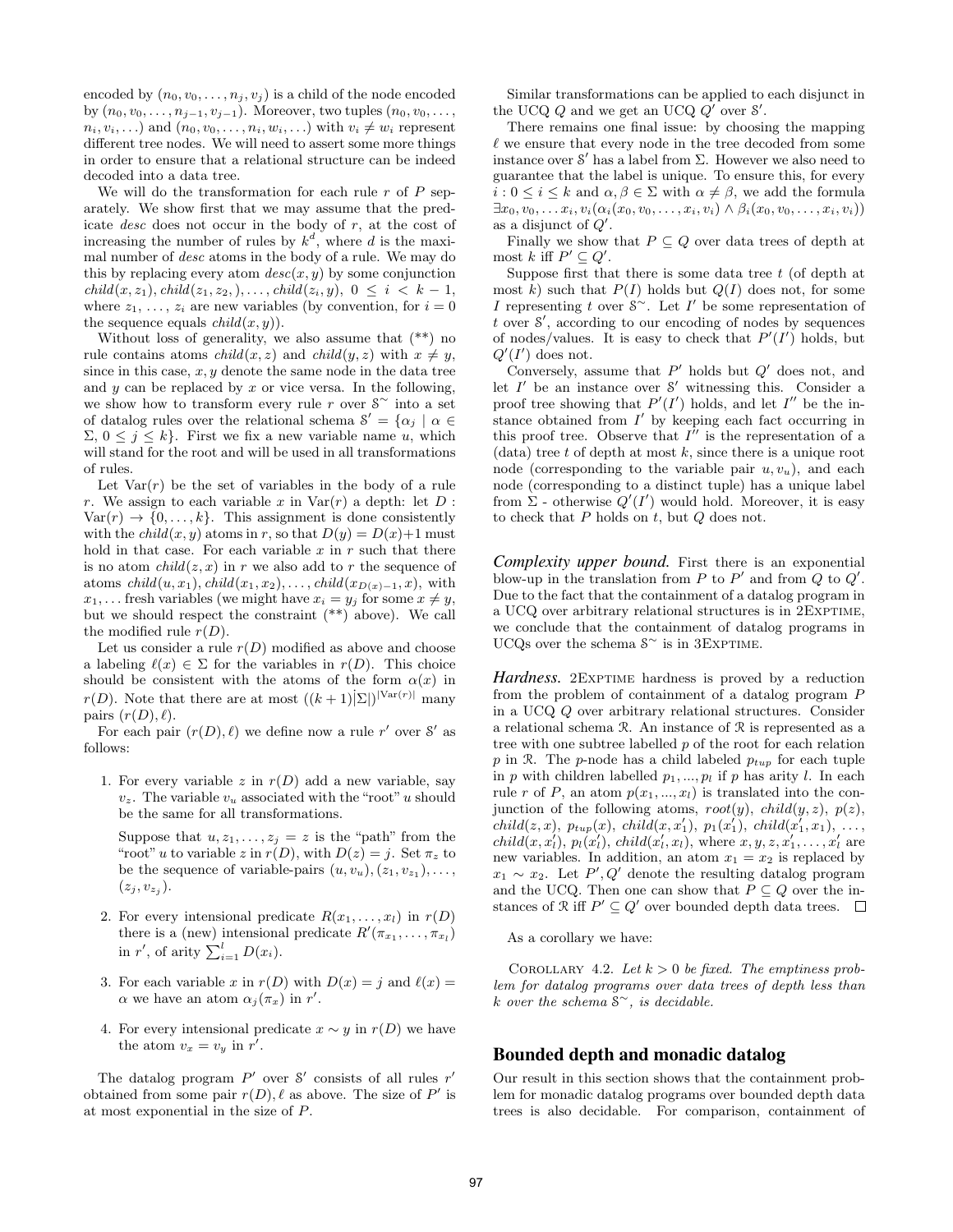monadic datalog programs over relational structures is  $2 \text{ExPTIME}$ complete [10, 3]. We do not have a precise complexity bound for data trees, as explained below.

We use the following result<sup>2</sup>, which is a specialization of Theorem 5.5 of [11] to datalog programs. Note that the upper bound in the corollary below is (at least) non-elementary, since [11] talks about inclusion of hypergraph grammars in monadic second-order logic. We conjecture that the complexity is lower for datalog.

Corollary 4.3. The problem of containment of datalog programs in monadic datalog programs over relational schemes is decidable.

PROOF. It is known that each Boolean monadic datalog program over a relational schema can be rewritten into an MSO formula without free variables over the same schema. In addition, properties expressed by Boolean monadic datalog programs are closed under homomorphisms, as a result of the lack of negation symbols in datalog programs. Then the result follows from Theorem 5.5 in [11].  $\Box$ 

Now we have the following result.

THEOREM 4.4. The problem of containment of datalog programs in monadic datalog programs with the schema  $S^{\sim}$  over bounded depth data trees is decidable.

PROOF. We reduce the problem to the problem of containment of datalog programs in monadic datalog programs over relational structures. Let P and Q be two datalog programs over  $S^{\sim}$ , with Q monadic. We assume that P does not use node equalities (they can be replaced by syntactically replacing variable names). We translate  $P$  to a relational datalog program  $P'$  using the construction in the proof of Theorem 4.1. Note that  $P'$  does not use variable equalities either. We would like to proceed similarly with  $Q$ , to obtain  $Q'$ . However doing it naively would lead to a non-monadic program, since a variable in  $Q$  is simulated by a tuple of variables in  $Q'$ . Nevertheless, it turns out that it suffices to use one variable to represent the tuple of variables in  $Q'$ . The main idea is that  $Q'$  does not need to enforce the tree structure anymore, since  $P'$  does. So let  $Q'$  be the non-monadic datalog program obtained from  $Q$  as in the proof of Theorem 4.1. We define  $Q''$  as the *monadic* datalog program obtained from  $Q'$  by replacing each intensional atom  $R'(x_0, v_0, \ldots, x_i, v_i)$  by  $R'(x_i)$ . If  $R'(x_0, v_0, \ldots, x_i, v_i)$  was the head of a rule, this means of course that  $x_0, v_0, \ldots, x_{i-1}, v_{i-1}, v_i$  will be quantified existentially in the body of the rule.

In the following, we will show that

$$
P \subseteq Q \text{ over data trees of depth at most } k \text{ iff}
$$
  

$$
P' \subseteq Q''.
$$
 (\*)

To prove (∗), we need to make sure that in a relational instance  $a_{2i}$  properly identifies the node of the tree that we previously identified by the tuple  $a_0, a_1, \ldots, a_{2i}, a_{2i+1}.$ For that, consider the following property for the instances  $I$ over S'. Assume that  $(a_0, a_1, \ldots, a_{2i}, a_{2i+1})$  and  $(b_0, b_1, \ldots, b_{2i})$  $b_{2i}, b_{2i+1}$  are two tuples occurring in the interpretations of some extensional predicate  $\alpha_i$  in I. Then the following two conditions hold:

- 1. if  $a_{2j} = b_{2j}$ , then for each  $j' < 2j$ ,  $a_{j'} = b_{j'}$ , and  $a_{2j+1} = b_{2j+1}.$
- 2. for each  $j \neq j'$ ,  $a_{2j} \neq a_{2j'}$ .

First suppose  $P' \nsubseteq Q''$ . Let I be an instance satisfying  $P'$ but not  $Q''$ . Now, consider the proof tree that demonstrates  $P'$  using I. We can assume without loss of generality that I only contains facts occurring in that proof tree. Similar to the argument in the proof of Theorem 4.1, we also observe that  $I$  is the representation of a data tree  $t$  of depth at most  $k$ . The instance  $I$  may not satisfy conditions  $(1)$  and (2) above. But for every tuple  $(n_0, v_0, \ldots, n_i, v_i)$  in I, we can choose a tuple of new elements  $(n'_0, \ldots, n'_i)$  and replace the tuple  $(n_0, v_0, \ldots, n_i, v_i)$  by  $(n'_0, v_0, \ldots, n'_i, v_i)$ , so that conditions (1) and (2) above are satisfied. We do this by preserving common prefixes: if  $(n_0, v_0, \ldots, n_i, v_i)$  is a common prefix of two tuples, then we use the same new elements  $(n'_0, \ldots, n'_i)$  in both tuples. Let I' be the resulting instance.

It is easy to observe that there is a (non-injective) mapping  $\varphi$  from the domain of I' to that of I such that  $\varphi$  is consistent with the interpretations of the relations  $\alpha_i$  in  $I'$ and I, more precisely, if  $\alpha_i(n_0, v_0, \ldots, n_i, v_i)$  holds in I', then  $\alpha_i(\varphi(n_0), \varphi(v_0), \ldots, \varphi(n_i), \varphi(v_i))$  holds in *I*. Clearly, *I'* satisfies  $P'$ , because I already did and because  $P'$  does not use equalities. We show by contradiction that  $I'$  does not satisfy  $Q''$ . Because  $Q''$  contains no negations, if  $I'$  would satisfy  $Q''$  then I would satisfy  $Q''$  as well, a contradiction. Therefore, we get an instance  $I'$  which satisfies  $P'$  but not  $Q''$ , and that satisfies the condition  $(1)$  and  $(2)$  above. Since  $I'$  is also a representation of t, it follows that t satisfies P. Since  $I'$  satisfies conditions (1) and (2), we also infer that  $t$ does not satisfy Q. We conclude that  $P \nsubseteq Q$ .

Now suppose  $P \nsubseteq Q$ . Let t be a bounded depth data tree satisfying  $P$  but not  $Q$ , and  $I$  be an encoding of  $t$ , satisfying conditions (1) and (2). Then  $P'$  and  $Q''$  on I correctly simulate  $P$  and  $Q$  on  $t$ , respectively, thus  $I$  satisfies  $P'$  but not  $Q''$ . Hence  $P' \nsubseteq Q''$ .

# 5. EMPTINESS PROBLEM AND PATTERN AUTOMATA

In this section, we define pattern automata that are essentially equivalent to linear datalog programs over data trees. Using these automata, we show that over data trees, the emptiness problem for datalog<sup>∼, ≈</sup> programs is decidable.

We first describe pattern automata informally. They use data tree patterns in the form of state invariants and transition constraints. Transitions are guarded by constraints that relate variables of the source and the target state.

Data tree patterns (patterns for short) are conjunctive queries over the schema  $\hat{\mathcal{S}}^{\sim, \sim}$ , or equivalently, formulas of the form  $\exists x_1 \cdots \exists x_k \varphi$  with  $\varphi$  a conjunction of positive atomic formulas over  $\overline{s}^{\sim, \infty}$ . Free variables of patterns are defined as usual. For a pattern P, let  $Var(P)$  (resp. Free(P)) denote the set of variables (resp. free variables) occurring in P. Matchings of patterns into data trees have the standard (non-injective) meaning. Let also P denote the collection of all patterns. It is easy to see that the satisfiability problem of patterns can be solved in NP.

For notational convenience, in this section, we will use the schema  $S^{\sim, \sim, -1}$  which is the extension of the schema  $S^{\sim, \infty}$  with *child*<sup>-1</sup> and *desc*<sup>-1</sup>, the inverse relation of *child* and desc. The formula  $child^{-1}(x, y)$  and  $desc^{-1}(x, y)$  can be

<sup>2</sup>We thank Michael Benedikt for pointing this result to us.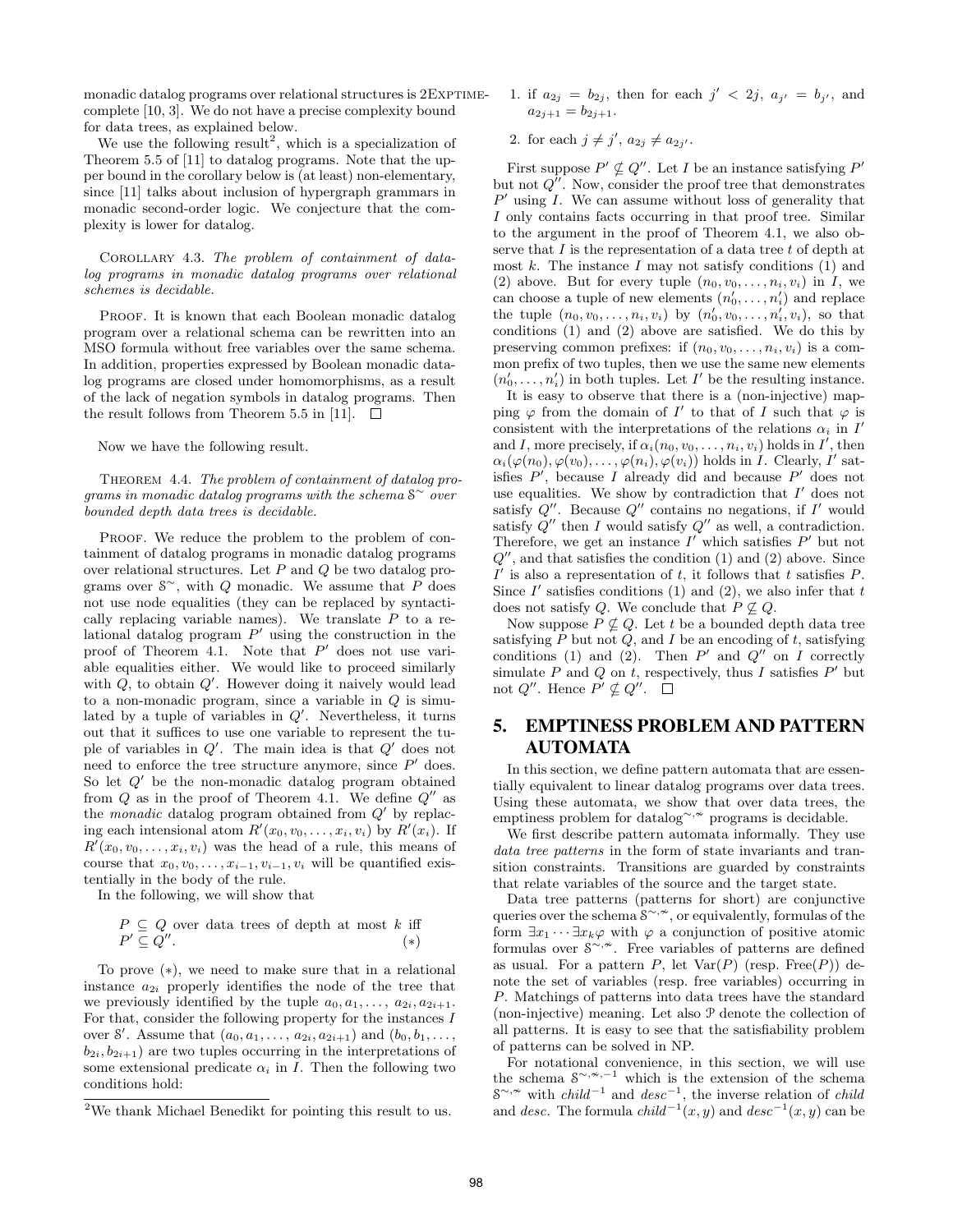thought as respectively the formula  $child(y, x)$  and  $desc(y, x)$ within the schema  $S^{\sim, \n\infty}$ .

A *constraint*  $\psi$  is a conjunction of atomic formulas over  $S^{\sim,\sim,-1}\backslash\Sigma$  and variables  $x,y,\ldots$  and  $x',y',\ldots$  Let C denote the collection of all constraints. For  $\psi \in \mathcal{C}$ , let  $\text{Var}(\psi)$  denote the set of variables occurring in  $\psi$ .

DEFINITION 5.1. A pattern automaton (PA for short)  $A$ is a tuple  $(Q, I, F, \gamma, \Delta)$  such that

- Q is a finite set of states,  $I \subseteq \mathcal{Q}$  is the set of initial states,  $F \subseteq \mathcal{Q}$  is the set of final states,
- $\gamma : \mathcal{Q} \to \mathcal{P}$  assigns to each state in  $\mathcal{Q}$  a pattern (state invariant),
- $\Delta \subseteq \mathcal{Q} \times \mathcal{C} \times \mathcal{Q}$  is a set of quarded transitions: for each  $(q, \psi, q') \in \Delta$ , the constraint  $\psi$  is such that each atom is of the form  $\alpha(x, x')$ , where  $\alpha \in \mathcal{S}^{\sim, \sim, -1} \setminus \Sigma$ ,  $x \in \text{Free}(\gamma(q)),$  and  $x' \in \text{Free}(\gamma(q')).$  Notice that the first variable in  $\psi$  refers to q, whereas the second one refers to  $q'$ .

We assume for the remaining of the section that all state invariants and transition constraints of PA are satisfiable<sup>3</sup>. A run of  $A$  over a data tree  $t$  is a sequence

 $(q_0, \pi_0)(q_0, \psi_1, q_1)(q_1, \pi_1)\cdots(q_{k-1}, \pi_{k-1})(q_{k-1}, \psi_k, q_k)(q_k, \pi_k)$ such that for every  $i$ ,

- $(q_i, \psi_{i+1}, q_{i+1}) \in \Delta$ ,
- $\pi_i$  is a matching of  $\gamma(q_i)$  into t,
- let  $\psi_{i+1} = \bigwedge_j \alpha_j(x_j, x'_j)$ , where for every  $j: \alpha_j \in$  $S^{\sim,\sim,-1}\setminus\Sigma, \; x_j \; \in \; \text{Free}(\gamma(q_i)), \; x'_j \; \in \; \text{Free}(\gamma(q_{i+1}));$ moreover,  $\alpha_j(\pi_i(x_j), \pi_{i+1}(x_j'))$  holds in t.

A run  $(q_0, \pi_0) \cdots (q_k, \pi_k)$  on t as above is *accepting* if  $q_0 \in$ I and  $q_k \in F$ . The PA A is said to be non-empty if it has some accepting run.

Let  $A = (Q, I, F, \gamma, \Delta)$  be a PA. The *arity* of a transition  $(q, \psi, q') \in \Delta$  is defined as

$$
\max\left(|\text{Free}(\gamma(q)) \cap \text{Var}(\psi)|, |\text{Free}(\gamma(q')) \cap \text{Var}(\psi)\}\right).
$$

The arity of a PA is the maximum of the arities of its transitions.

A PA of arity one is called unary. So, if A is unary then each transition  $(q, \psi, q')$  of A can be written as  $\psi(x, x') =$  $\bigwedge_{\alpha} \alpha(x, x')$  for some  $x \in \text{Free}(\gamma(q)), x' \in \text{Free}(\gamma(q'))$  and each  $\alpha$  is from  $S^{\sim, \infty, -1} \setminus \Sigma$ .

**Example 5.2** A pattern automaton  $A = (Q, I, F, \gamma, \Delta)$  is illustrated in Figure 1, where

- $\mathcal{Q} = \{q_0, q_1, q_2\}, I = \{q_0\}, F = \{q_2\},\$
- $\gamma$  is defined as follows,

$$
- \gamma(q_0) = \exists x_1 \exists x_3 (a(x_1) \land b(x_2) \land c(x_3) \land child(x_1, x_2) \land
$$
  
\n
$$
desc(x_1, x_3) \land x_2 \sim x_3),
$$
  
\n
$$
- \gamma(q_1) = \exists x_6 (b(x_4) \land b(x_5) \land c(x_6) \land child(x_4, x_5) \land
$$
  
\n
$$
desc(x_4, x_6) \land x_5 \sim x_6),
$$

$$
-\gamma(q_2) = \exists x_8 \exists x_9 (b(x_7) \land d(x_8) \land c(x_9) \land child(x_7, x_8) \land
$$
  

$$
desc(x_7, x_9) \land x_8 \sim x_9),
$$

• 
$$
\Delta = \{(q_0, x_2 = x_4, q_1), (q_1, x_5 = x_4, q_1), (q_1, x_5 = x_7, q_2)\}.
$$

Intuitively, A starts from an a-node, looks downwards for a sequence of  $b$ -nodes  $v$ , each of them having another  $c$ -node  $v'$  such that  $v'$  is a descendant of the parent of v, and v' has the same data value as  $v$ ; finally,  $A$  stops at a  $d$ -node  $w$ such that there is a  $c$ -node  $w'$  which is a descendant of the parent of  $w$ , and has a different data value from  $w$ .



Figure 1: Example for pattern automata

The following theorem shows that pattern automata are equivalent to (Boolean) linear datalog∼, $\sim$  programs.

THEOREM 5.3. The following result holds.

- 1. For any Boolean linear datalog∼,<sup>≁</sup> program P, a PA A of the same arity as P can be constructed in linear time such that for every data tree t, P evaluates to true over  $t$  iff  $t$  is accepted by  $A$ .
- 2. For any PA A, a Boolean linear datalog<sup>∼, $\approx$ </sup> program P of the same arity as A can be constructed in linear time, such that for every data tree t, t is accepted by A iff  $P$  evaluates to true over  $t$ .

Proof. (Sketch) A PA can simulate a datalog<sup>∼, ≈</sup> program with states corresponding to rules, state invariants corresponding to the body of the corresponding rule, and transition constraints relating the variables of the intensional predicate of the body with the one of the head. Conversely, a datalog<sup>∼,  $\sim$ </sup> program simulates a PA by using one intensional predicate for each transition.  $\Box$ 

Example 5.4 We first illustrate how to transform the PA A in Example 5.2 into a datalog<sup>∼, $\approx$ </sup> program  $P_A$ . Then we show how to translate  $P_A$  back into a (different) PA B. Using one intentional predicate for each transition, say  $R_1, R_2, R_3$  for respectively the transition  $(q_0, x_2 = x_4, q_1)$ ,  $(q_1, x_5 = x_4, q_1)$ , and  $(q_1, x_5 = x_7, q_2)$ , the datalog<sup>∼, $\sim$ </sup> program  $P_A$  for A in Example 5.2 is constructed as follows,

- $r_1 : R_0() : \gamma(q_0), R_1(x_2),$
- $r_2 : R_1(x_2) : x_2 = x_4, \gamma(q_1), R_2(x_5)$
- $r_3: R_1(x_2): x_2 = x_4, \gamma(q_1), R_3(x_5),$
- $r_4: R_2(x_5) x_5 = x'_4, \gamma'(q_1), R_2(x'_5),$
- $r_5: R_2(x_5) : x_5 = x'_4, \gamma'(q_1), R_3(x'_5),$
- $r_6 : R_3(x_5) : x_5 = x_7, \gamma(q_2),$

 $3$ This check can be seen as a preprocessing in EXPTIME and will not affect the 2EXPTIME upper bound in Theorem 5.5.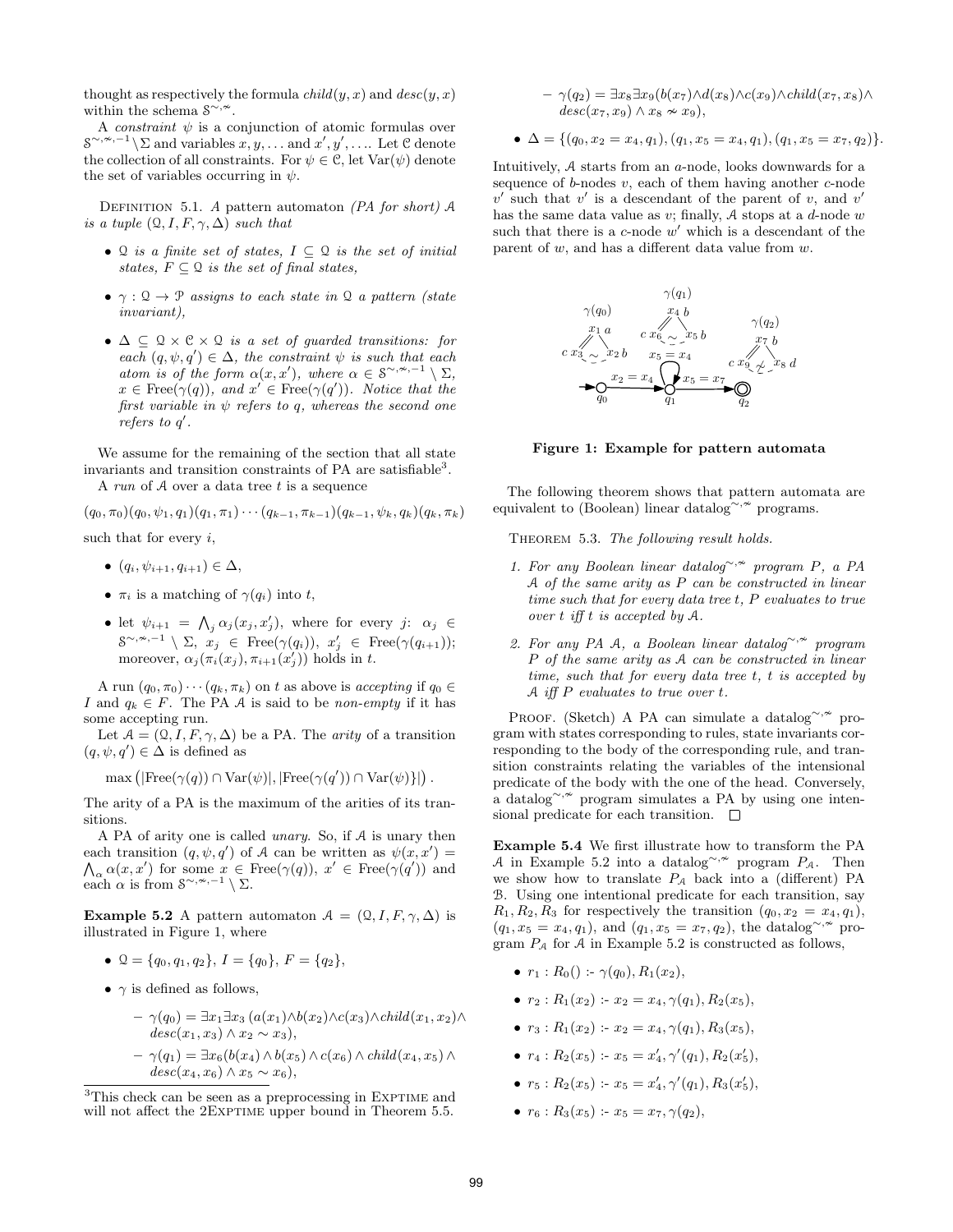where  $x_i$ 's are new variables and  $\gamma'(q_1)$  is obtained from  $\gamma(q_1)$  by replacing each variable  $x_i$  with  $x'_i$ .

Note here we abuse the notations a bit: For instance, by  $\gamma(q_0)$ , we mean the tuple of atomic formulas occurring in  $\gamma(q_0)$ . Similarly for  $\gamma(q_1), \gamma(q_2), \gamma'(q_1)$ .

With one state per rule, we can translate  $P_A$  back into the PA  $\mathcal{B} = (\{r_1, \ldots, r_6\}, \{r_1\}, \{r_6\}, \gamma_1, \Delta_1)$  illustrated in Figure 2, where for every  $i: 1 \leq i \leq 6$ ,  $\gamma_1(r_i)$  is an existential quantification of the conjunction of the extensional atoms in the body of the rule  $r_i$ , e.g.  $\gamma_1(r_2) = \exists x_4 \exists x_6(x_2 = x_4 \land$  $\gamma(q_1)$ ), with variables  $x_2$  and  $x_5$  free.



Figure 2: Transformation from datalog<sup>∼, ≁</sup> to PA

From Theorem 5.3 and Proposition 3.1, we know that the nonemptiness of PA of arity two is already undecidable over data trees (actually even over trees). On the other hand, in the following, we will prove that the nonemptiness problem for unary PA is decidable over data trees.

THEOREM 5.5. The nonemptiness problem for unary PA over data trees is in 2EXPTIME and EXPTIME-hard.

Using the previous theorem, it follows that:

COROLLARY 5.6. The emptiness problem for linear monadic datalog~, $*$  programs over data trees is in 2EXPTIME and EXPTIME-hard.

Before giving the proof of the theorem, we need some additional notations.

Let  $P$  be a pattern and  $x$  a variable in  $P$ . Then the set of all variables  $y$  in  $P$  (in particular, x itself) such that there is a sequence of variables  $z_1, \ldots, z_k$  satisfying that  $z_1 = x, z_k = y$ and for every  $i: 1 \leq i \leq k$ ,  $child(z_i, z_{i+1})$  or  $child(z_{i+1}, z_i)$ or  $z_i = z_{i+1}$ , is called a *component* of P. A *local* pattern is a pattern with a unique component, which is the set of all its variables. Then a non-local pattern has at least two distinct components.

DEFINITION 5.7. Let  $A = (Q, I, F, \gamma, \Delta)$  be a unary PA. A run  $\rho$  of  $A$  is said to be local if the following two conditions are satisfied:

- for every  $(q, \psi, q')$  in  $\rho$ , the constraint  $\psi(x, y)$  has an atomic formula of the form child $(x, y)$ , or child<sup>-1</sup> $(x, y)$ , or  $x = y$ .
- for every two consecutive transitions  $(q, \psi, q'), (q', \psi', q'')$ in  $\rho$ , if  $\psi(x, y)$  and  $\psi'(x', y')$  (where  $x \in \text{Free}(\gamma(q)),$  $y, x' \in \text{Free}(\gamma(q'))$  and  $y' \in \text{Free}(\gamma(q''))$ , then  $x', y$ belong to the same component of  $\gamma(q')$ . Notice that in this case, every matching of  $\gamma(q')$  maps x', y to nodes that are at bounded distance in the tree.

A run  $\rho$  of A is said to be global if for every  $(q, \psi, q')$  in  $\rho$ , the constraint  $\psi(x, y)$  is such that every conjunct is of the form  $\alpha(x, y)$  with  $\alpha \in \{ desc, desc^{-1}, \sim, \sim, \neq \}.$ 

A two-way nondeterministic tree walking automaton over ranked trees (TWA for short) is a finite state automaton with transitions defined by the rules of the following form: "if the current state is  $q$  and the reading head is at some node *n* labeled by  $\sigma$ , then the state changes to  $q'$ , and the reading head goes to the parent of  $n$  or goes to the  $i$ -th child of n (where  $i \in \mathbb{N}$ )". Such an automaton starts at the root and accepts if it reaches a final state.

We are ready to present the proof of Theorem 5.5 and we first focus on the upper bound.

# *Upper bound*

The proof schema of the upper bound goes as follows.

- 1. First we show how to decide in polynomial time whether a unary PA has a global accepting run.
- 2. Second we show how to decide in doubly exponential time whether a unary PA has some local accepting run. Here we use tree-walking automata.
- 3. Finally, we combine the previous proof ideas to show the general case.

For the proposition below, recall that we assume that all invariants and constraints in our PA are satisfiable.

#### Global runs for unary PA

PROPOSITION 5.8. The following question is in PTIME. Given a unary PA and two states  $q, q'$ , does a data tree exist with a global run from  $q$  to  $q'$ ?

PROOF. We prove the result by showing the following claim.

 $Claim.$  There exists a data tree with a global run from q to  $q'$  iff state  $q'$  can be reached from q in the transition graph of A by global transitions, only.

The "only if" direction is immediate. For the "if" direction let us consider a path  $(q_0, \psi_1, q_1)(q_1, \psi_2, q_2), \ldots, (q_{k-1}, \psi_k, q_k)$ in the transition graph of A, such that  $q = q_0, q_k = q'$ , and all transitions  $(q_{i-1}, \psi_i, q_i)$  are global. Recall that we assume that all state invariants (and constraints) are satisfiable. So for each i, let  $s_i$  be a data tree such that there is a matching from  $\gamma(q_i)$  to  $s_i$ . We show how to construct a data tree t, together with a run

$$
(q_0, \pi_0)(q_0, \psi_1, q_1)(q_1, \pi_1) \cdots (q_{k-1}, \psi_k, q_k)(q_k, \pi_k)
$$

of A on t.

Suppose that  $t'$  is already defined, together with a run  $(q_0, \pi_0)(q_0, \psi_1, q_1)(q_1, \pi_1) \cdots (q_i, \pi_i)$  on  $t'$ . The construction procedure goes as follows.

• If  $\psi_{i+1}$  requires  $desc(x, y)$  (with x in  $\gamma(q_i)$ , y in  $\gamma(q_{i+1})$ ), then let  $\rho$  be a path in t' to which  $\pi_i(x)$  belongs and n be the leaf of  $t'$  in  $\rho$ . We extend  $t'$  by attaching  $s'_{i+1}$ as a subtree of n, where  $s'_{i+1}$  is obtained from  $s_{i+1}$ by renaming possibly data values to account for data constraints in  $\psi_{i+1}$ .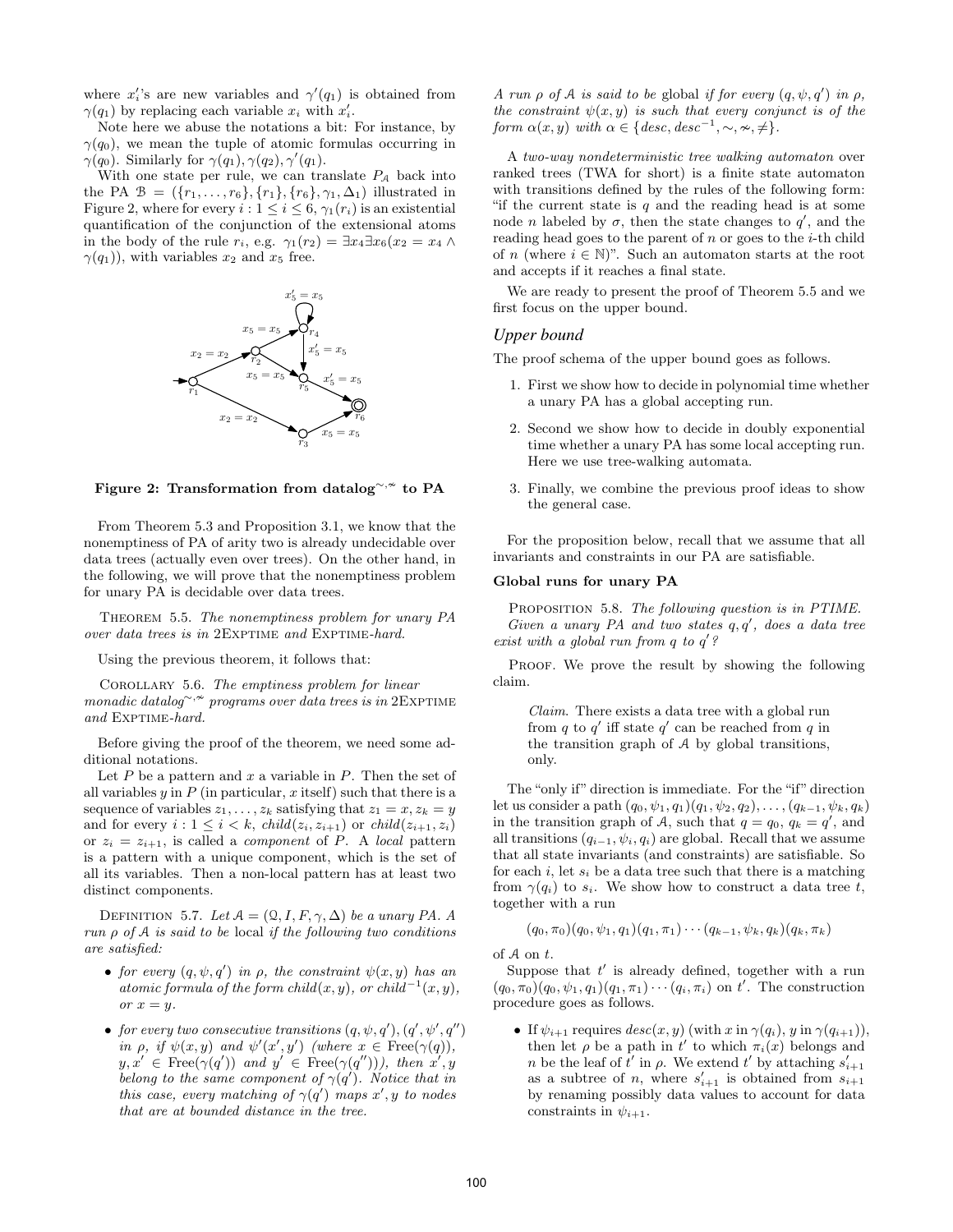- If  $\psi_{i+1}$  requires  $desc^{-1}(x, y)$  (with x in  $\gamma(q_i)$ , y in  $\gamma(q_{i+1})$ ), then let  $\pi$  be a matching of  $\gamma(q_{i+1})$  to  $s_{i+1}$ ,  $\rho$  be a path in  $s_{i+1}$  to which  $\pi(y)$  belongs to, and n be the leaf of  $s_{i+1}$  in  $\rho$ . We extend t' by attaching t' as a subtree of n in  $s'_{i+1}$ , where  $s'_{i+1}$  is obtained from  $s_{i+1}$ by renaming possibly data values to account for data constraints in  $\psi_{i+1}$ .
- Otherwise, we extend  $t'$  by choosing an arbitrary node n in t' and attaching  $s'_{i+1}$  as a subtree of n, where  $s'_{i+1}$ is obtained from  $s_{i+1}$  just as before.

 $\Box$ 

Step 2 of the upper bound proof is more complicated. We start with the slightly simpler case where all state invariants  $\gamma(q)$  of a unary PA A are local patterns.

Suppose  $A = (Q, I, F, \gamma, \Delta)$  is a unary PA such that all its state invariants are local patterns. Because we are concerned with the existence of local accepting runs, we assume that each transition  $(q, \psi, q')$  in A is such that the constraint  $\psi(x, y)$  is local, i.e.  $\psi(x, y)$  contains an atomic formula *child* $(x, y)$  or *child*<sup>-1</sup> $(x, y)$  or  $x = y$ . Let  $\mathcal{P}_{\mathcal{A}}$  be the collection of all local patterns occurring in A.

In the following, when we mention accepting runs of  $A$ , we always mean local accepting runs.

PROPOSITION 5.9. Let A be a unary PA such that all its state invariants are local patterns and for each transition  $(q, \psi, q')$  of A, the constraint  $\psi(x, y)$  is local. Then A can be transformed into an equivalent unary  $PA$   $A_1$  in linear time such that all the state invariants of  $A_1$  are still local patterns, and for each transition  $(q, \psi, q')$  of  $\mathcal{A}_1$ , the constraint  $\psi(x, y)$ is equal to  $x = y$ .

By Proposition 5.9 we assume in the following that:

For every transition  $(q, \psi, q')$  in A,  $\psi$  is equal to  $x = y$  for some variables  $x, y$ .

The algorithm to decide the existence of local accepting runs for A (for local invariants) goes as follows.

- 1. At first, a concept of "backbones of accepting runs" is defined and it is shown that the nonemptiness of A can be reduced to the nonemptiness of a  $\overline{PA}$  A' to check the existence of "accepting" backbones. Moreover, the size of  $A'$  is polynomial over the size of  $A$ .
- 2. We show that if  $A'$  is nonempty, then it accepts a data tree where every node have exponentially many children (with respect to the size of  $A'$ ).
- 3. In addition, we prove that if  $A'$  is nonempty, then  $A'$ accepts a data tree containing only exponentially many data values.
- 4. Finally  $A'$  can be seen as a TWA  $B$  over ranked (nondata) trees with exponentially many states.

Because it is known that the nonemptiness of a TWA over ranked trees can be solved in exponential time, it follows that the existence of local accepting runs of a unary PA where all the state invariants are local patterns, can be solved in doubly exponential time.

Before presenting the detailed proof, we introduce some vocabulary. Let  $t$  be a tree or data tree. We use paths and walks to distinguish between directed paths and undirected paths in t. A path from n to n' in t is a sequence of nodes  $n_1, \ldots, n_k$  in t such that  $n_1 = n, n_k = n'$ , and for every  $i: 1 \leq i \leq k$ ,  $child(n_i, n_{i+1})$  holds in t. Note that the sequence  $n_1 \ldots n_k$  in a path of t must be non-repeating. On the other hand, a walk between n and  $n'$  in t is a sequence of vertices  $n_1, \ldots, n_k$  such that  $n_1 = n, n_k = n'$ , and for every  $i: 1 \leq i \leq k$ ,  $child(n_i, n_{i+1})$  or  $child(n_{i+1}, n_i)$  holds in t. A walk  $n_1 \ldots n_k$  is *simple* if  $n_1 \ldots n_k$  is non-repeating. It is easy to observe that for every two distinct nodes in trees or data trees, there is a unique simple walk between them.

#### Backbones of accepting runs

Let  $\rho = (q_0, \pi_0)(q_0, \psi_1, q_1)(q_1, \pi_1) \dots (q_{k-1}, \psi_k, q_k)(q_k, \pi_k)$ be an accepting run of  $A$  over a data tree  $t$ .

Let  $x_0, x_{1,1}, x_{1,2}, \ldots, x_{k-1,1}, x_{k-1,2}, x_k$  be a list of variables such that  $\psi_1 = (x_0 = x_{1,1}), \psi_k = (x_{k-1,2} = x_k),$ and for every  $1 < i < k$ ,  $\psi_i = (x_{i-1,2} = x_{i,1})$ . In addition, for every  $1 \leq i < k$ , let  $\pi^t[x_{i,1}, x_{i,2}]$  denote the unique simple walk between  $\pi_i(x_{i,1})$  and  $\pi_i(x_{i,2})$  in t.

The backbone of  $\rho$  is the walk

$$
\pi^{t}[x_{1,1}, x_{1,2}], \pi^{t}[x_{2,1}, x_{2,2}], \ldots, \pi^{t}[x_{k-1,1}, x_{k-1,2}].
$$

Note that in general the backbone of an accepting run is not a simple walk in t.

Roughly speaking, the backbone of an accepting run describes all the essential information of the run. Thus the nonemptiness of a local unary PA is reduced to the existence of an "accepting" backbone.

Example 5.10 The backbone of an accepting run for the PA in Example 5.2 is the (simple) walk consisting of the downward path of b-nodes. Each  $\pi^t[x_{j,1}, x_{j,2}]$  is a *child*-edge from one b-node to the next b-node.

We define a unary PA  $\mathcal{A}' = (\mathcal{Q}', I', F', \gamma', \Delta')$  from A as follows.

- $\mathcal{Q}' = \{(y, q, x) \mid x, y \in \text{Free}(\gamma(q))\},\$
- $I' = \{(y, q, x) \mid q \in I\}, F' = \{(y, q, x) \mid q \in F\},\$
- For every state  $(y, q, x) \in \Omega'$ , the invariant  $\gamma'((y, q, x))$ is defined as follows. Let first  $P'_q$  be the data pattern obtained from  $\gamma(q)$  by applying successively the following operation until no more new constraints are obtained:
	- if  $x \sim y$  and  $y \sim z$  are two atomic formulas, then  $x \sim z$  is added,
	- if  $x \sim y$  and  $y \approx z$  are two atomic formulas, then  $x \nsim z$  is added.

The invariant  $\gamma'((y,q,x))$  is now defined as  $P'_q$  restricted to the set of nodes consisting of all ancestors of  $x, y$  in  $\gamma(q)$ , and of all nodes on the unique simple walk between x and y in  $\gamma(q)$ .

•  $((y_1, q, x_1), \psi, (y_2, q', x_2)) \in \Delta'$  if  $(q, \psi, q') \in \Delta$  and  $\psi = (x_1 = y_2).$ 

REMARK 5.11. Note that each state invariant  $\gamma'((y,q,x))$ in  $A'$  is either a tree consisting of exactly a path (if x is the ancestor of y or vice versa), or a tree consisting of three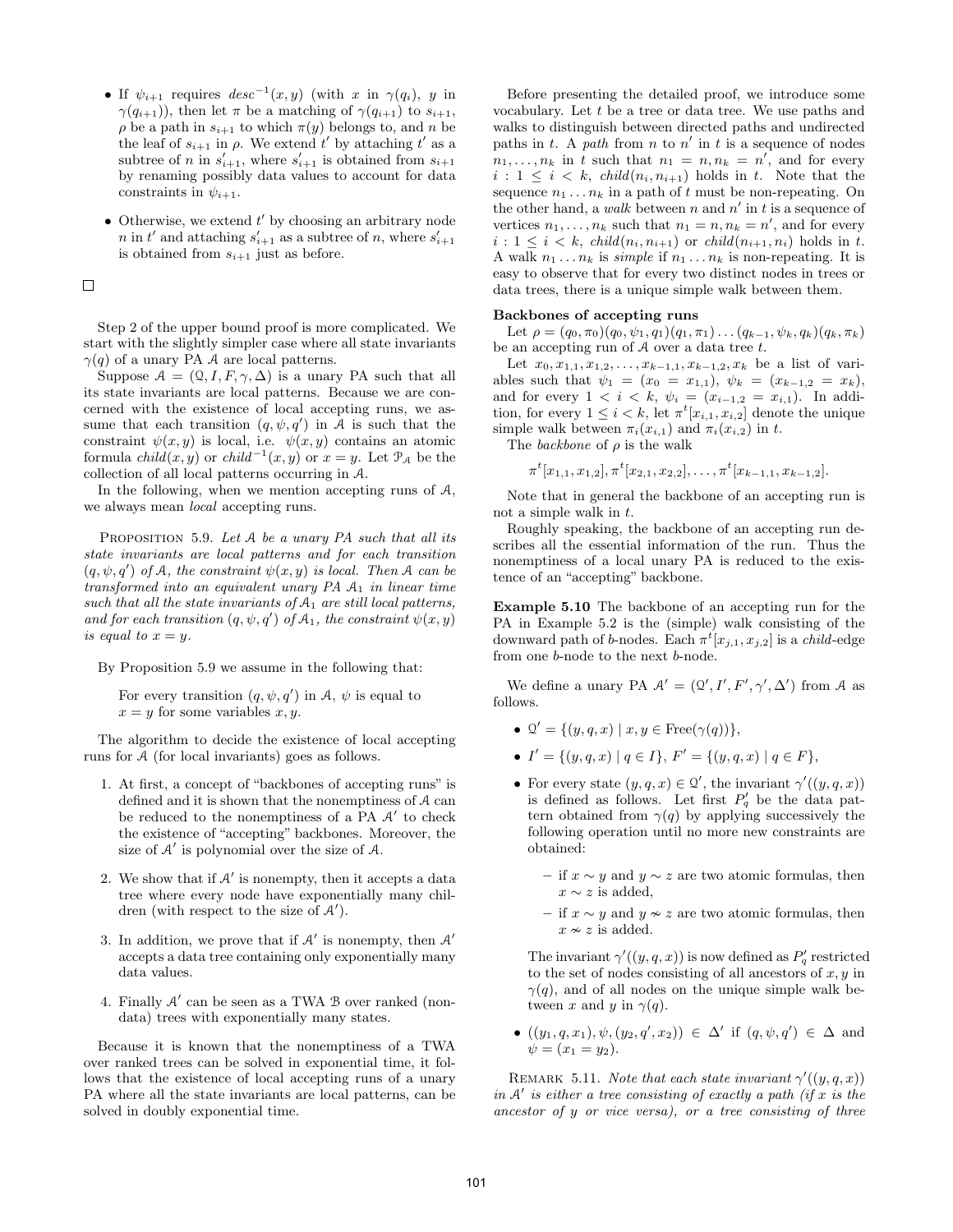paths sharing a common endpoint (if neither  $x$  is the ancestor of y nor y is the ancestor of x). In the PA of Example 5.2 all invariants  $\gamma'((y,q,x))$  are a single child-edge between two b-nodes.

The following lemma is shown by completing every accepting run of  $A'$  to an accepting run of  $A$ . This is possible, since every matching of state invariants in  $A'$  can be lifted to a matching of state invariants in A by adding subtrees.

LEMMA 5.12. A is nonempty iff  $A'$  is nonempty.

In the following, we let  $r$  denote the maximum size of the state invariants of  $A'$ .

### Bounding the number of branches

We introduce some additional notations. Let

$$
\rho = \frac{((x_{0,1}, q_0, x_{0,2}), \pi_0)((x_{0,1}, q_0, x_{0,2}), \psi_1, (x_{1,1}, q_1, x_{1,2}))}{((x_{1,1}, q_1, x_{1,2}), \pi_1) \dots} \n\left((x_{k-1,1}, q_{k-1}, x_{k-1,2}), \psi_k, (x_{k,1}, q_k, x_{k,2})\right) \n\left((x_{k,1}, q_k, x_{k,2}), \pi_k\right)
$$

be an accepting run of  $A'$  over a data tree t. As in the definition of backbones of the accepting runs of A, we can define the simple walks  $\pi^t[x_{i,1}, x_{i,2}]$  for every  $i: 0 \leq i \leq k$ . Suppose that *n* is a node in *t* and  $i : 1 \leq i \leq k$ . The simple walk  $\pi^t[x_{i,1}, x_{i,2}]$  is said to be *around* n if n appears in  $\pi^t[x_{i,1}, x_{i,2}].$ 

LEMMA 5.13. If  $A'$  is nonempty, then it accepts a data tree where each node has at most exponentially many children.

PROOF. (sketch) Suppose  $A'$  is nonempty and

$$
\rho = \frac{((x_{0,1}, q_0, x_{0,2}), \pi_0)((x_{0,1}, q_0, x_{0,2}), \psi_1, (x_{1,1}, q_1, x_{1,2}))}{((x_{1,1}, q_1, x_{1,2}), \pi_1) \dots} ( (x_{k-1,1}, q_{k-1}, x_{k-1,2}), \psi_k, (x_{k,1}, q_k, x_{k,2})) ((x_{k,1}, q_k, x_{k,2}), \pi_k)
$$

is an accepting run of  $A'$  over a data tree t.

By a technical argument, we can show that there exists another tree t' and an accepting run  $\rho'$  over t' such that any node  $n$  in  $t'$  has exponentially many children. The idea is to consider all simple walks  $\pi^t[x_{i,1}, x_{i,2}]$  around n in  $\rho$ , say  $\pi^t[x_{i_1,1}, x_{i_1,2}], \ldots, \pi^t[x_{i_l,1}, x_{i_l,2}]$  (where  $0 \leq i_1 < \cdots < i_l \leq$ k), and modify t and  $\rho$  such that  $\rho'$  has only exponentially many walks around n. For this we consider the set  $D_c(n)$ of data values occurring in ancestors of  $n$  at distance at most r, together with data values in  $\pi^t[x_{i_1,1}, x_{i_1,2}]$  and in  $\pi^t[x_{i_1,1}, x_{i_l,2}]$ . If two walks  $\pi^t[x_{i_{j_1},1}, x_{i_{j_1},2}]$ ,  $\pi^t[x_{i_{j_2},1}, x_{i_{j_2},2}]$ around n have the same (data-free) structure, contain the same values from  $D_c(n)$ , and have the same data equality relation among the nodes, then we can use them, renaming some data values, in order to get a run  $\rho'$  with less simple walks around  $n$ . The argument is iterated until there are only exponentially many simple walks around  $n$ . Details can be found in the extended version.

Because only the simple walks around n in  $\rho'$  may visit the children of  $t'$ , it follows that the arity of n in  $t'$  can be assumed to be at most exponential. This argument is applied bottom-up for every node  $n.$   $\Box$ 

From Lemma 5.13, it follows that  $A'$  can be seen as a unary PA over ranked data trees of exponential arity.

In the following, we restrict our discussion to ranked data trees of exponential arity.

### Bounding the number of data values

LEMMA 5.14. If  $A'$  is nonempty (over ranked data trees of exponential arity), then it accepts a data tree containing only exponentially many data values.

PROOF. Recall that  $r$  is the maximum size of the state invariants of  $A'$ . For a ranked data tree t and a node n in t, let  $t_n^r$  denote the subtree of t rooted at n, with all the descendants of  $n$  at distance (strictly) greater than  $r$  from n removed. The profile of  $t_n^r$  is the tree  $t_n^r$ , with the data values removed and replaced by the data value (in)equality relations  $\sim, \nsim$  (restricted to  $t_n^r$ ).

Because all the state invariants in  $A'$  are local patterns, it is not difficult to observe that

if two data trees  $t, t'$  of the same tree structure satisfy that for every node  $n, t_n^r$  and  $t_n^{'r}$  have the same profile, then t is accepted by  $A'$  iff t' is accepted by  $A'$ .

From the fact that there are at most exponentially many data values in each of those  $t_n^r$  (this is due to the fact that a  $2^k$ -ary ranked tree of depth at most r has  $2^{O(kr)}$  nodes), it follows that if  $t$  is a data tree accepted by  $A'$ , then some data renaming can be applied bottom-up to  $t$ , and a data tree  $t'$ can be obtained so that for every node  $n, t_n^r$  and  $t_n^{\prime r}$  have the same profile, moreover,  $t'$  contains only exponentially many data values. According to the above observation, it follows that t' is accepted by  $\mathcal{A}'$ .

# TWA over ranked trees

From Lemma 5.14, it follows that for the nonemptiness problem we can restrict our attention to data trees containing exponentially many data values. By viewing the exponentially many data values as additional labelings,  $A'$  can be seen as a TWA B over ranked (non-data) trees. Because B needs to remember only polynomially many such labelings (data values), in order to check the data constraints in state invariants of  $A'$ , it follows that  $B$  has exponentially many states.

On the other hand, it is known that the nonemptiness of TWA over ranked trees can be solved in exponential time [6]. Thus it follows that the nonemptiness of  $A'$ , thus the nonemptiness of A, can be solved in doubly exponential time.

#### Local runs for unary PA where state invariants are not local patterns

Finally to decide the local accepting runs of a unary PA A, we consider the slightly more general case that the state invariants of A are not necessarily local patterns. In this situation, for each state q with the state invariant  $P$  in  $A$ , there is a variable  $x$  in  $P$  such that for every transition into or out of  $q$ , if a variable  $y$  in  $P$  is used in the transition invariant of the transition, then y belongs to the same component of P as x. Therefore, for each state q with the state invariant  $P$ , we are able to first ignore the variables of  $P$  not in the same component as  $x$  and get a unary PA  $A_1$  whose state invariants are all local patterns. Moreover, it is easy to see that A is nonempty iff  $A_1$  is nonempty, since from any data tree t accepted by  $A_1$ , we can append some additional subtrees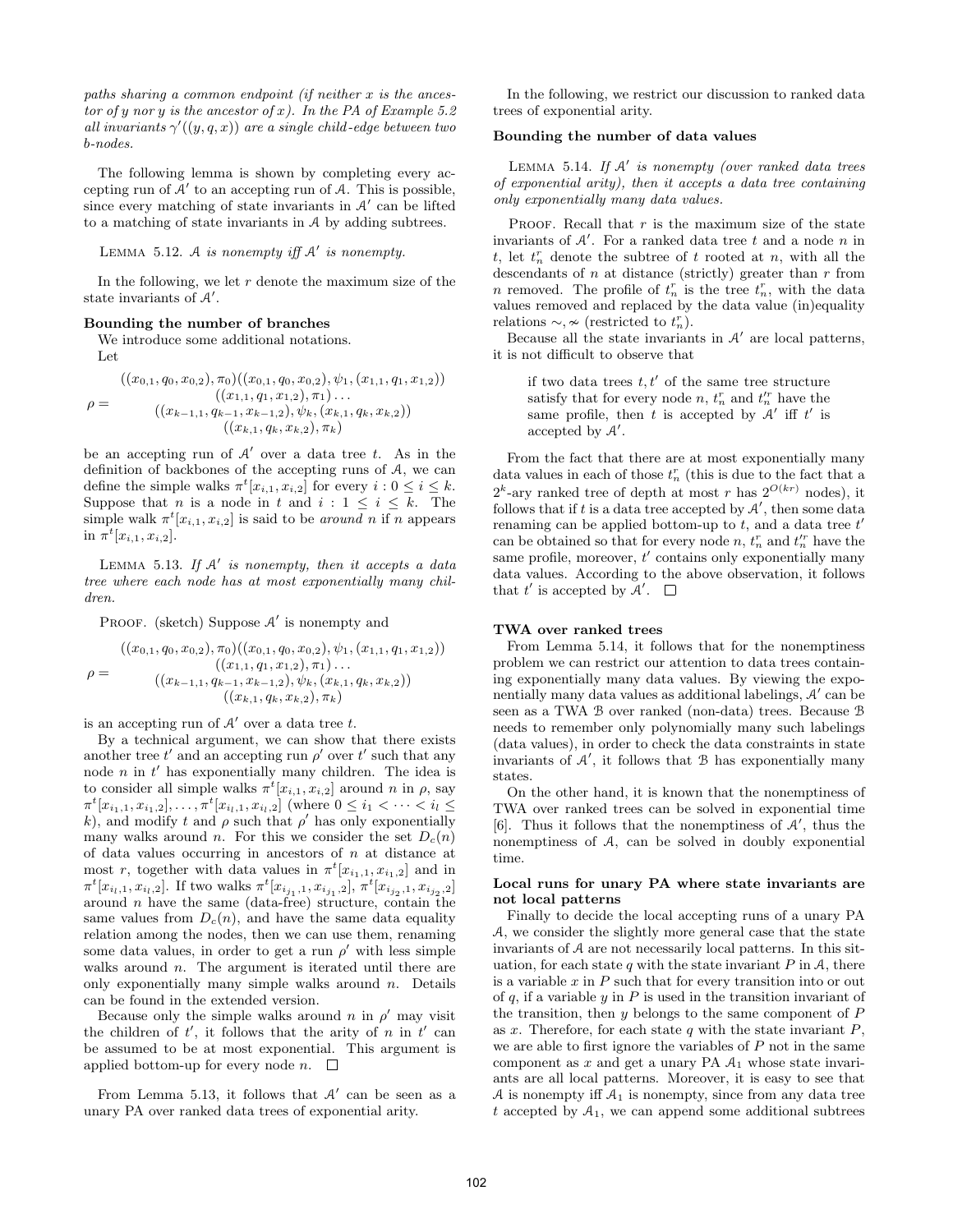to t and get a tree  $t'$  accepted by  $A$ . Because all the state invariants of  $A_1$  are local patterns, it follows that the algorithm stated above can be used to solve the nonemptiness of  $A_1$ , thus also the nonemptiness of  $A$ .

#### Nonemptiness for arbitrary unary PAs

Let  $A = (Q, I, F, \gamma, \Delta)$  be a unary PA. By the arguments for the local accepting runs of unary PAs, we can first compute all tuples  $(q, q')$  with  $q, q' \in Q$  such that there is a local run of A from q to  $q'$  over some data tree t. Actually we need a more precise computation. We say that a run  $\rho$  starts in state q at the *i*-th component if  $\rho = (q, \pi)(q, \psi, q_1) \cdots$  and the variable  $x \in \text{Free}(\gamma(q))$  of  $\psi$  is mapped by  $\pi$  to the *i*-th component of  $\gamma(q)$ . Similarly, we say that a run ends in state  $q'$  at the j-th component. It is clear from the arguments for local accepting runs of unary PAs that all tuples  $(q, q', i, j)$ such that there is a data tree with a local run starting at  $q$  at the *i*-th component and ending at  $q'$  at the *j*-th component, can be computed in  $2$ EXPTIME. Let  $X$  be the set of all such tuples.

Similarly to the proof of Proposition 5.8, we claim that A is nonempty iff there exist tuples

$$
(q_1, q_1', i_1, j_1), \ldots, (q_k, q_k', i_k, j_k)
$$

in  $X$  satisfying the following:

- there exist global runs from some  $q_0 \in I$  to  $q_1$ , and from  $q'_k$  to some  $q_f \in F$ ,
- for every  $1 \leq l \leq k$ , either there is a global run from  $q'_l$  to  $q_{l+1}$ , or otherwise  $q'_l = q_{l+1}$  and  $j_l \neq i_{l+1}$ .

The "only if" direction is clear, since every run can be decomposed as above. For the "if" direction we show as in Proposition 5.8 how to build a data tree together with an accepting run of A. Suppose that a data tree  $\overline{t}'$  together with a run on  $t'$  from  $q_0$  to  $q'_l$  have been defined. If there exists a global run from  $q'_l$  to  $q_{l+1}$ , then we proceed as before; if  $q'_l = q_{l+1}$ , then we attach a data tree  $t_0$  witnessing the local run for  $(q_{l+1}, q'_{l+1}, i_{l+1}, j_{l+1})$  at a proper place of  $t'$  according to the relative position of the  $j_l$ -th component and  $i_{l+1}$ -th component in  $\gamma(q'_l)$ , by renaming some data values in  $t_0$ according to  $\gamma(q'_l)$ .

### *Lower bound*

For the lower bound, we show a polynomial-time reduction from Pspace alternating Turing machines to the nonemptiness of unary PA over data trees. Then the lower bound follows from the equivalence of EXPTIME and APSPACE.

Let M be a polynomial-space alternating Turing machine and  $w$  be an input of length  $m$ . We can construct a unary PA A to simulate the computation of M on w as follows. Each configuration in the computation of  $M$  over  $w$  is encoded by a path of polynomial length  $m' = p(m)$  and the computation of  $M$  over  $w$  is encoded into a tree, by representing configurations vertically.

The automaton A needs to traverse a (sub)tree representing an accepting computation tree of M. If the current configuration  $C$  is existential then  $A$  guesses a branch to go down. If C is universal, then a first guess downwards is done, and when returning to  $C$  from below, the next guess downwards needs to be done (we assume that every configuration has 0 or 2 successors, and that we see at the beginning of the encoding if it is the first or the second successor).

Suppose that from  $C$  the automaton went down into a branch corresponding to  $C'$ . The automaton checks that  $C \vdash C'$  as follows: going down on  $C'$  it checks the *i*-th position of  $C'$  w.r.t. the *i*-th position in  $C$ . Notice that the latter is the (unique) position located at distance  $m' + 1$ upwards, so this can be expressed by the state invariants and the transition constraints (formally we have a disjunction on polynomially many cases accounting for the symbols that should occur at some in  $C'$  and  $C$ , respectively; this can be handled by nondeterministic transitions of A).

REMARK 5.15. Over data words, we can show that the upper and lower bound match, and the nonemptiness problem of unary PA is Pspace-complete.

Moreover, if we assume that all the data tree patterns in a unary PA  $\AA$  are over the schema S<sup>∼</sup>, instead of S<sup>∼,∞</sup>, then we basically have no data values, since all values can be made equal. So we have to consider TWA over unranked trees and the complexity can be shown to be  $EXPTIME-complete$ .

# 6. RELATED WORK

The datalog language has been studied in depth for twenty five years. The emptiness problem of datalog is decidable [1]. On the other hand, the containment problem is in general undecidable [16]. As already stated, decidability is obtained in two restricted settings: (i) the problem of containment of datalog programs in non-recursive datalog programs [9] and (ii) the containment problem for monadic datalog programs [10]. The first problem is 3Exptime-complete and the second is 2EXPTIME-complete. The lower bound of the second problem is proved in [3]. It is shown in [8, 3] that the containment for monadic datalog programs becomes more tractable under some restrictions.

Query languages over data trees have been studied for less than a decade. Some restrictions of the language XPath over unranked ordered data trees have been notably studied. In general, XPath does not allow recursive operators other than the descendant relation and restricts the use of the node equality tests. In general, the problem of the satisfiability of XPath queries is undecidable over unranked ordered data trees [4]. Decidability for some restricted fragments of the language is shown in [13]. Other decidable fragments of logic over data trees with restricted data value comparisons have been studied. In particular, the satisfiability of the fragment of first-order logic over data trees using only two variables is decidable [7].

The language XPath can be generalized to tree pattern queries or conjunctive queries over unordered data trees that allow data equality test. [12] studies some kind of tree patterns that have to be mapped to the tree by an injective homomorphism. The problem of the containment of these tree patterns with equality and inequality tests is undecidable. However it becomes decidable over bounded depth trees. The containment of conjunctive queries over unordered data trees under regular language constraints is considered in [5]. They show the decidability of the fragment where only data value equalities are allowed and the undecidability when both data value equalities and inequalities are allowed.

Datalog over trees have been originally considered in [14]. They show that monadic datalog over unranked ordered trees with the signature first-child, next-sibling, last-child is equivalent to monadic second order logic on the same signature. A query language based on recursive patterns is